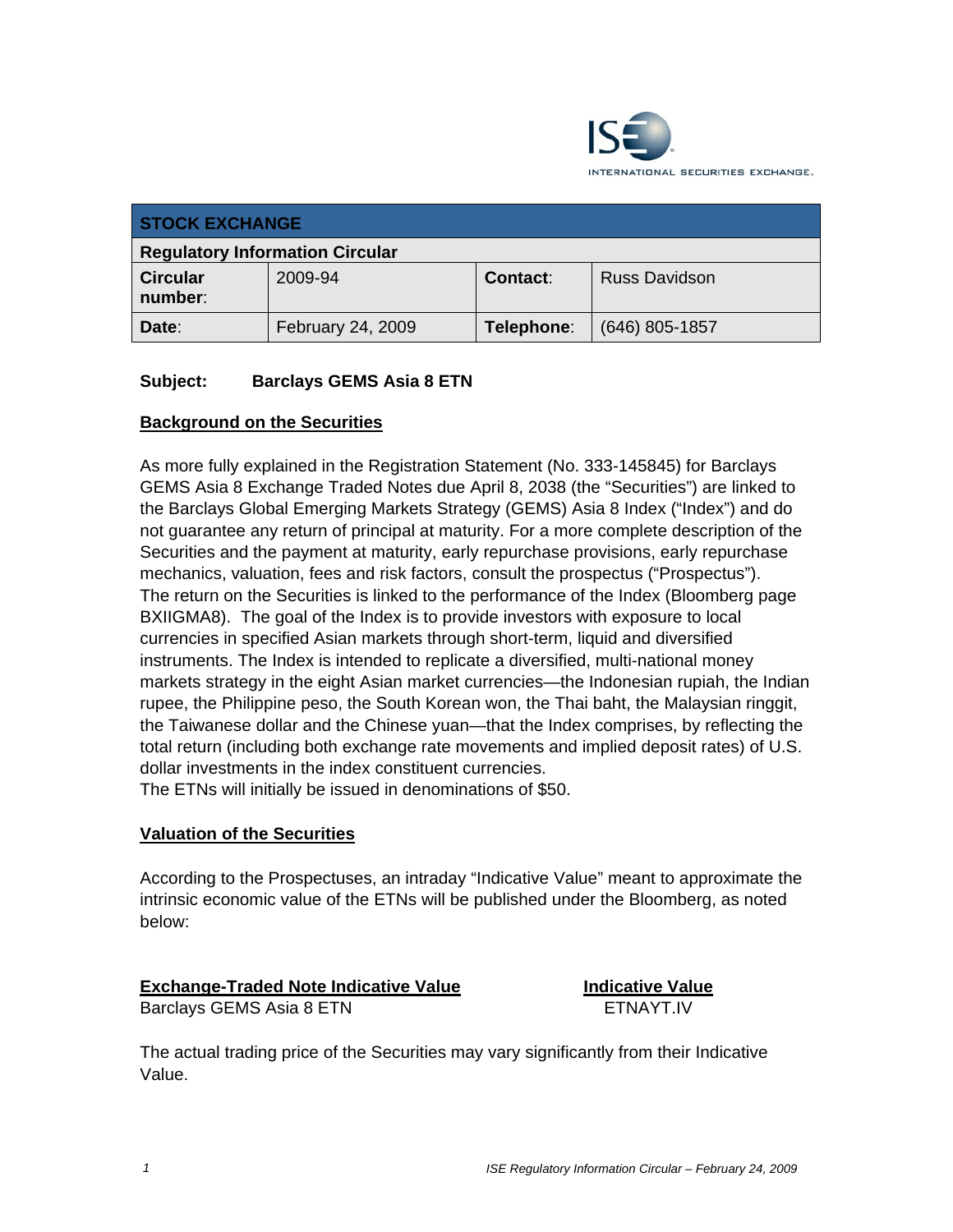## **Early Redemption**

According to the Prospectus, the Securities may be redeemed prior to maturity. Offers to repurchase at least 50,000 Securities (or an integral multiple of 50,000 securities in excess thereof) on any redemption date through April 1, 2038. For a complete description of the redemption procedures and the payment upon redemption, see the Prospectus.

## **Investment Risks**

The Notes are unsecured promises of Barclays Bank PLC and are not secured debt. The Notes are riskier than ordinary unsecured debt securities. As stated in the Prospectus, an investment in the Securities includes, but are not limited to, the following risks:

- Even If the Level of the Index at Maturity or Upon Redemption Is Greater than It Was on the Inception Date, an investor Receive Less than the Principal Amount;
- Even if the value of the Index at maturity or upon redemption exceeds the initial Index level, holders may receive less than the principal amount of their Securities. Holders will not benefit from any increase in the value of the Index if such increase is not reflected in the value of the Index on the applicable valuation date;
- There are restrictions on the minimum number of Securities a holder may redeem and on the dates on which a holder may redeem them;
- The market value of the Securities may be influenced by many unpredictable factors, including the volatility of exchange rates between the index constituent currencies and the U.S. dollar, supply and demand for the Securities, interest rates, economic, political, regulatory, geographical or judicial events that effect exchange rates or implied interest rates;
- Some of the Index constituent Currencies float freely;
- Changes in Barclays' credit ratings may affect the market value of the Securities;
- The Liquidity, Trading Value and Amounts Payable Under the Securities Could be Affected by the Actions of Sovereign Governments;
- To the Extent That the Index Constituent Currencies Float Against the U.S. Dollar, the Exchange Rates Between the Index Constituent Currencies and the U.S. Dollar Will be Influenced by Unpredictable Factors;
- Information About Index Constituent Countries May Not Be Readily Available;
- Investing in a Security Linked to an Index that Includes Emerging Market Currencies Bears Special Risks;
- Even Though the Index Constituent Currencies and the U.S. Dollar Are Traded Around-the-Clock, the Securities Will Trade Only During Regular Trading Hours in the United States, if at all;
- There may not be an active trading market in the Securities; sales in the secondary market may result in significant losses;
- Trading and other transactions by Barclays Bank PLC or its affiliates in instruments linked to the Index or Index components may impair the market value of the Notes;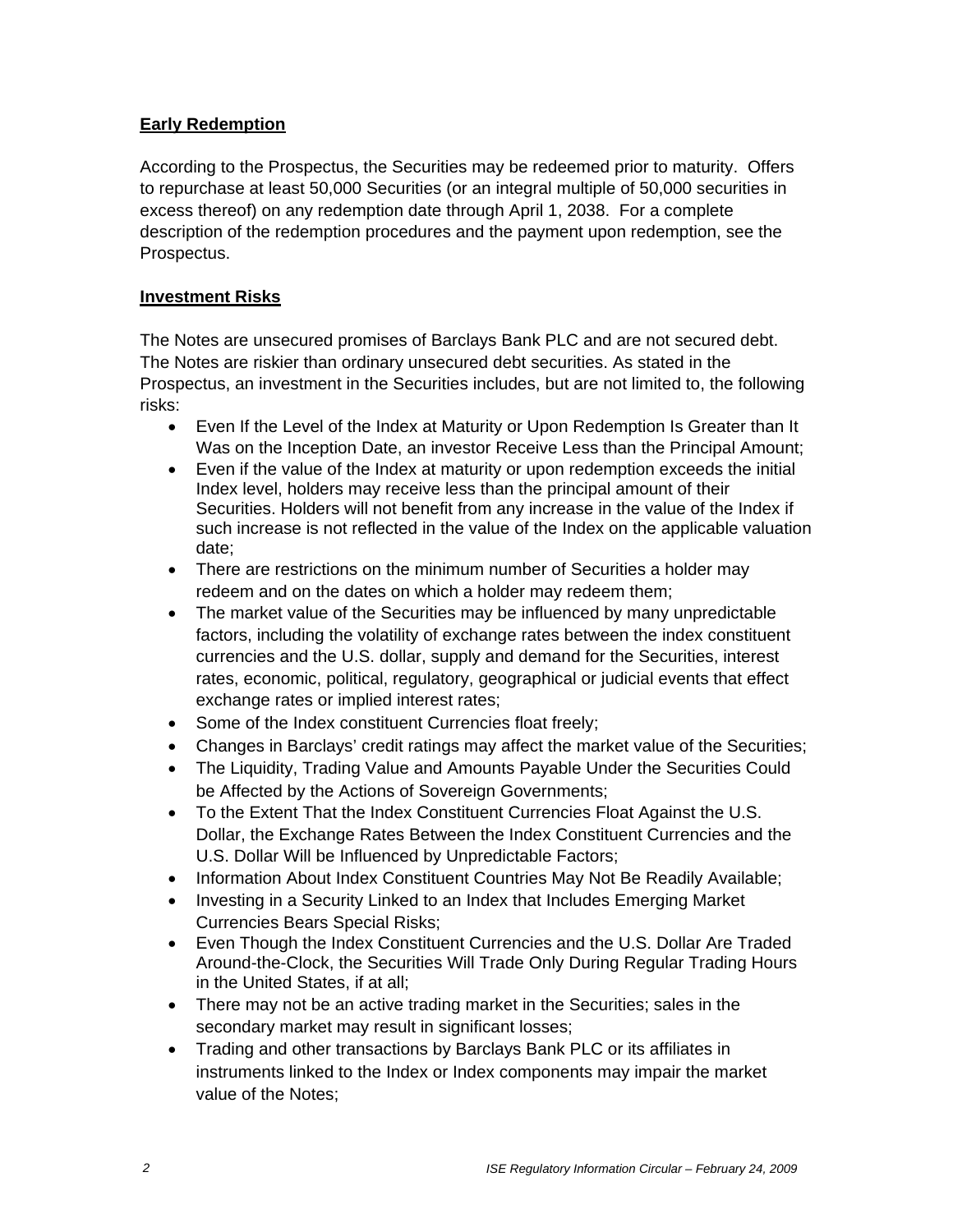- The liquidity of the market for the Securities may vary materially over time;
- Barclays' business activities may create conflicts of interest;
- The policies of the index sponsor and changes that affect the composition and valuation of the Index or the index constituent currencies could affect the amount payable on the Securities and their market value;
- If a market disruption event has occurred or exists on a valuation date, the calculation agent can postpone the determination of the value of the Index or the maturity date or a redemption date; and
- The U.S. Federal Tax Consequences of Your Investment in the Securities are **Highly** Uncertain.

### **Exchange Rules Applicable to Trading in the Notes**

The Notes are considered equity securities, thus rendering trading in the Notes subject to the Exchange's existing rules governing the trading of equity securities.

### **Trading Hours**

Trading in the Notes on ISE is on a UTP basis and is subject to ISE equity trading rules. The Notes will trade from 8:00 a.m. until 8:00 p.m. Eastern Time. Equity EAMs trading the Notes during the Extended Market Sessions are exposed to the risk of the lack of the calculation or dissemination of underlying index value or intraday indicative value ("IIV"). For certain derivative securities products, an updated underlying index value or IIV may not be calculated or publicly disseminated in the Extended Market hours. Since the underlying index value and IIV are not calculated or widely disseminated during Extended Market hours, an investor who is unable to calculate implied values for certain derivative securities products during Extended Market hours may be at a disadvantage to market professionals.

### **Trading Halts**

ISE will halt trading in the Shares of a Trust in accordance with ISE Rule 2101(a)(2)(iii). The grounds for a halt under this Rule include a halt by the primary market because it stops trading the Shares and/or a halt because dissemination of the IIV or applicable currency spot price has ceased, or a halt for other regulatory reasons. In addition, ISE will stop trading the Shares of a Trust if the primary market de-lists the Shares.

### **Delivery of a Prospectus**

Pursuant to federal securities laws, investors purchasing Shares must receive a prospectus prior to or concurrently with the confirmation of a transaction. Investors purchasing Shares directly from the Fund (by delivery of the Deposit Amount) must also receive a prospectus.

Prospectuses may be obtained through the Distributor or on the Fund's website. The Prospectus does not contain all of the information set forth in the registration statement (including the exhibits to the registration statement), parts of which have been omitted in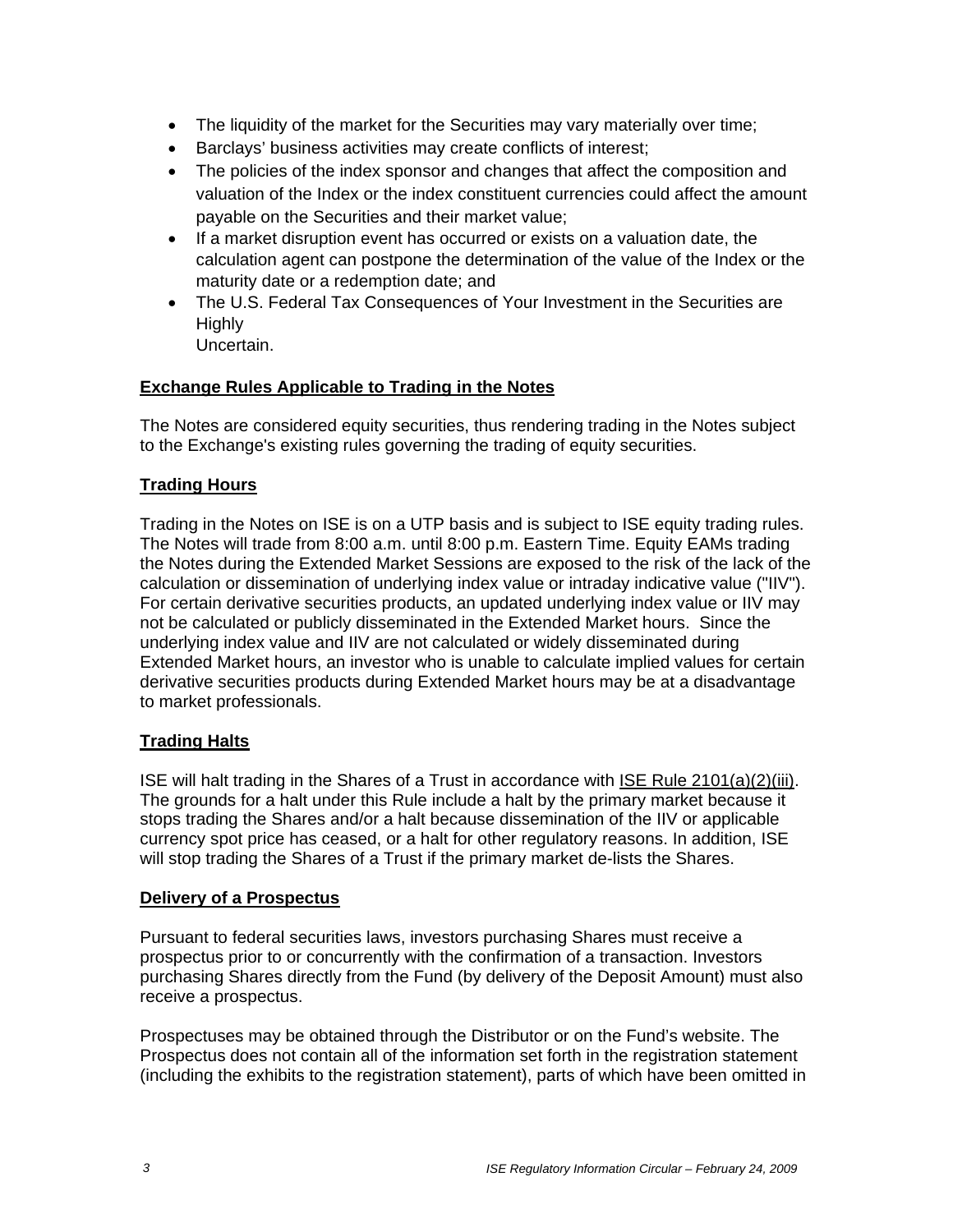accordance with the rules and regulations of the SEC. For further information about the Fund, please refer to the Trust's registration statement.

## **No-Action Relief Under Federal Securities Regulations**

The Securities and Exchange Commission has issued no-action relief from certain provisions of and rules under the Securities Exchange Act of 1934 (the "Exchange Act"), regarding trading in Barclays iPath Exchange Traded Notes (SEC Letter dated July 27, 2006) and Deutsche Bank AG Exchange-Traded Notes (SEC Letter dated October 17, 2007) for securities with structures similar to that of the securities described herein (the "Letters"). As what follows is only a summary of the relief outlined in the Letters, the Exchange also advises interested members to consult the Letters, for more complete information regarding the matters covered therein.

# **Regulation M Exemptions**

Generally, Rules 101 and 102 of Regulation M is an anti-manipulation regulation that, subject to certain exemptions, prohibits a "distribution participant" and the issuer or selling security holder, in connection with a distribution of securities, from bidding for, purchasing, or attempting to induce any person to bid for or purchase, any security which is the subject of a distribution until after the applicable restricted period, except as specifically permitted in Regulation M. The provisions of the Rules apply to underwriters, prospective underwriters, brokers, dealers, and other persons who have agreed to participate or are participating in a distribution of securities, and affiliated purchasers of such persons.

The Letters state that the SEC Division of Trading and Markets will not recommend enforcement action under Rule 101 of Regulation M against persons who may be deemed to be participating in a distribution of the notes to bid for or purchase the notes during their participation in such distribution.

Rule 102 of Regulation M prohibits issuers, selling security holders, or any affiliated purchaser of such person from bidding for, purchasing, or attempting to induce any person to bid for or purchase a covered security during the applicable restricted period in connection with a distribution of securities effected by or on behalf of an issuer or selling security holder. Rule 100 of Regulation M defines "distribution" to mean any offering of securities that is distinguished from ordinary trading transactions by the magnitude of the offering and the presence of special selling efforts and selling methods.

The Letters state that the SEC Division of Trading and Markets will not recommend enforcement action under Rule 102 of Regulation M against Barclays and its affiliated purchasers who bid for or purchase or redeem notes during the continuous offering of the notes.

## **Section 11(d)(1) of the Exchange Act; Exchange Act Rule 11d1-2**

Section 11(d)(1) of the Exchange Act generally prohibits a person who is both a broker and a dealer from effecting any transaction in which the broker-dealer extends credit to a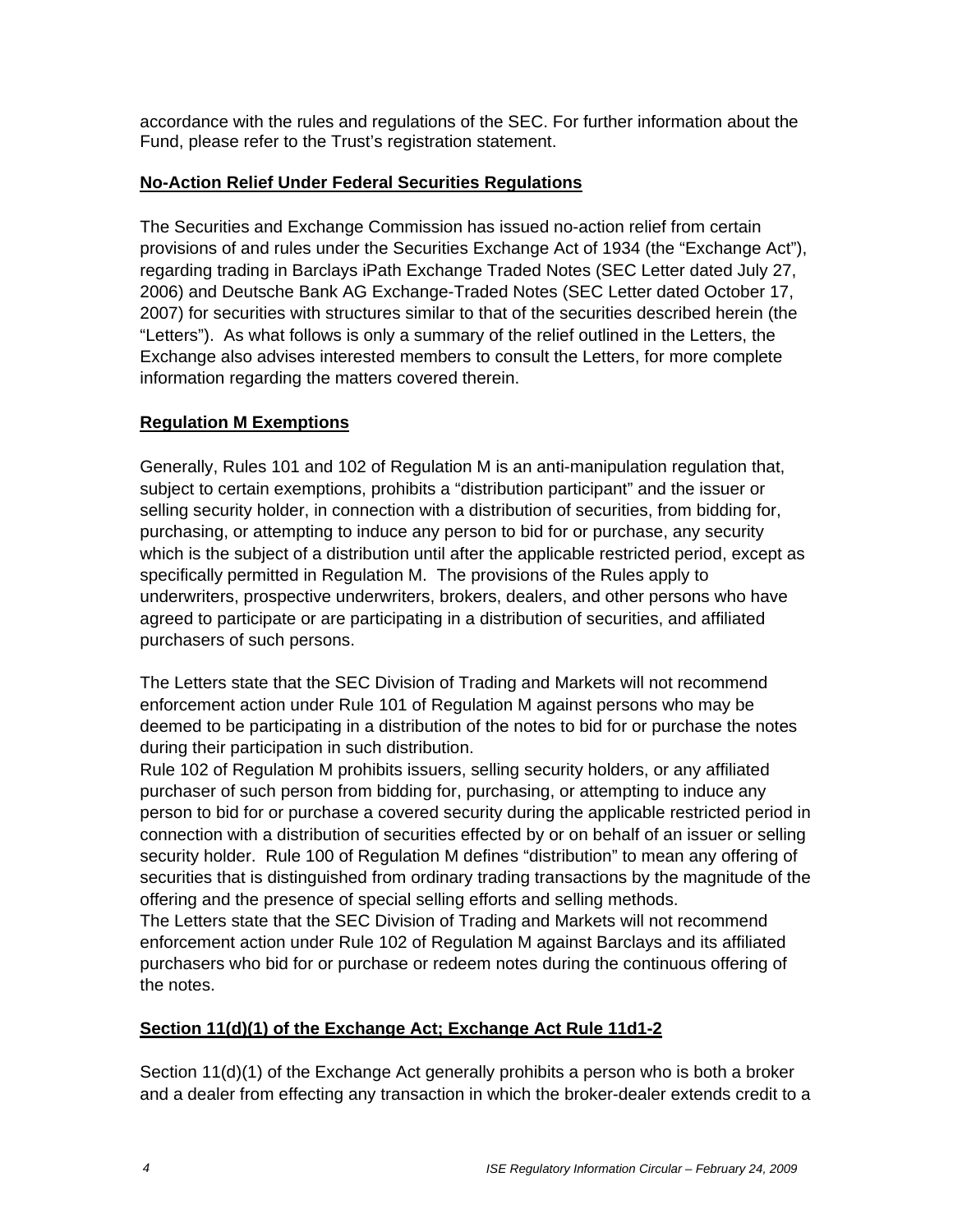customer on any security which was part of a new issue in the distribution of which he or she participated as a member of a selling syndicate or group within thirty days prior to such transaction.

The Letters state that the SEC Division of Trading and Markets will not recommend enforcement action under Section 11(d)(1) of the Exchange Act against broker-dealers who treat the notes, for purposes of Rule 11d1-2, as "securities issued by a registered . . . open-end investment company as defined in the Investment Company Act" and thereby, extend credit or maintain or arrange for the extension or maintenance of credit on the notes that have been owned by the persons to whom credit is provided for more than 30 days, in reliance on the exemption contained in the rule.

**This Regulatory Information Circular is not a statutory Prospectus. Equity EAMs should consult the Trust's Registration Statement, SAI, Prospectus and the Fund's website for relevant information.**